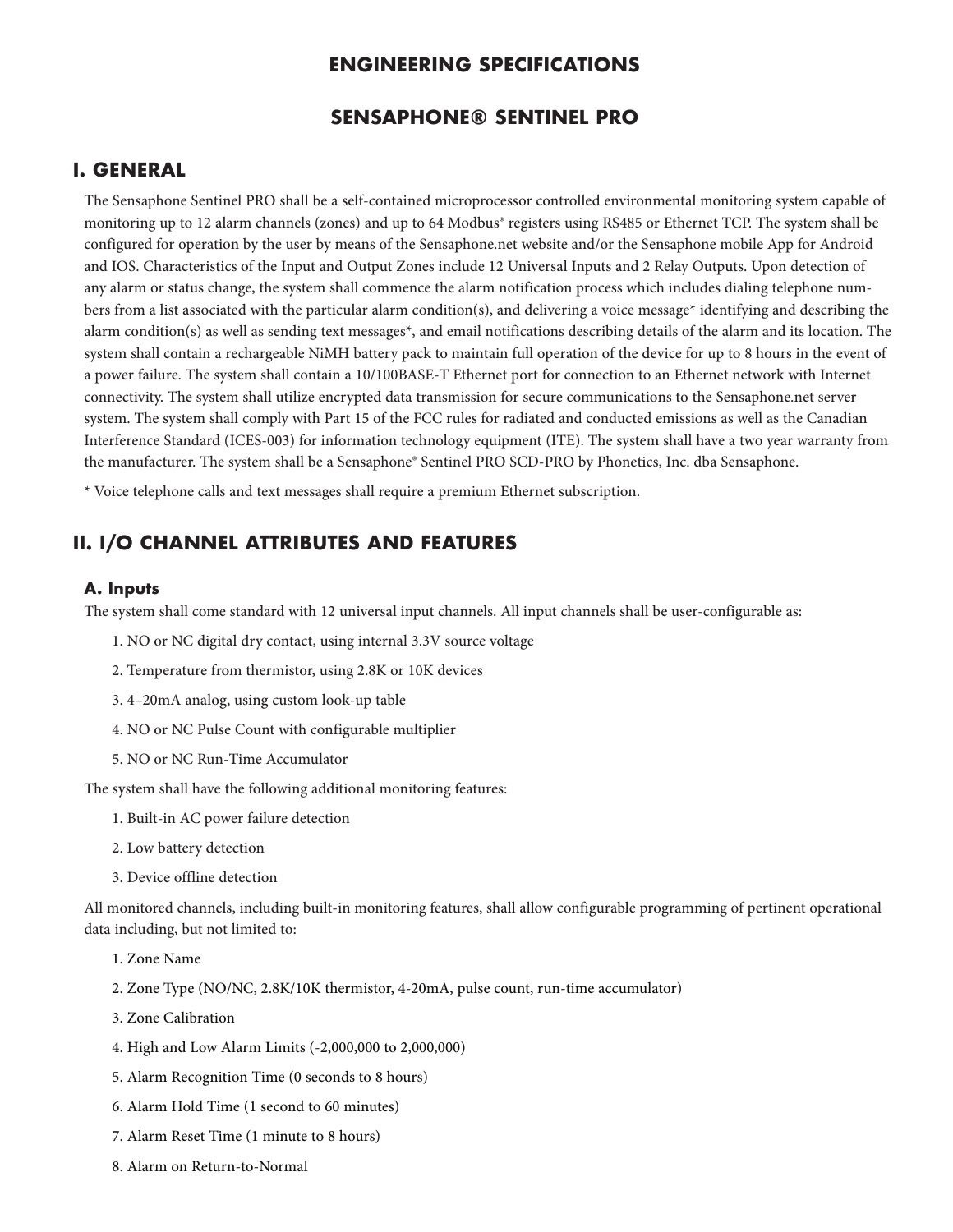- 9. Alarm Delivery Contact List (Phone numbers, text numbers, email addresses, etc… ) for each zone
- 10. Alarm Delivery Enable/Disable for each channel to send notifications for alarms
- 11. Zone Enable/Disable

#### **B. Modbus® Registers**

The system shall be capable of reading up to 64 Modbus® registers from third party equipment so that you can create alarms, view real-time values over the internet, and record the values for trending purposes. The device shall be capable of reading register values over 2-wire RS485 or Ethernet/TCP. The device shall be capable of reading registers from both interfaces simultaneously.

#### **C. Output**

The system shall have two built-in SPST 1A 30VDC/VAC relay outputs. The outputs may be programmed to switch either manually (via the website or App) or automatically using one of the following modes:

- (a) Activate or Deactivate as soon as one or more selected zones exceeds the alarm limits (regardless of recognition time). Reverts when the alarm condition no longer exists.
- (b) Activate or Deactivate when one or more selected zones becomes an alarm (recognition time enforced). Reverts when the alarm condition no longer exists.
- (c) Activate or Deactivate while one or more selected zones has an unacknowledged alarm. Reverts once the alarm is acknowledged.
- (d) Activate when a selected zone is either greater than, less than, or equal to a user configurable value and Deactivate when a selected zone is either greater than, less than, or equal to a user configurable value.

## **III. NETWORK COMMUNICATIONS**

The System shall contain a 10/100BASE-T Ethernet port for communication to the Sensaphone.net server system. The System shall require a continuous connection to the internet in order to operate. The system shall require DHCP network protocol support for initial configuration. The System shall require outbound access on network ports 123 (NTP Time synchronization) and 443 (secure data communications). LED indicators shall be provided to indicate when the unit is online with the Sensaphone.net server system.

## **IV. PROGRAMMING**

The System shall be fully programmable through the Sensaphone.net website. A mobile App for Android and IOS shall be provided to permit live system status as well as limited programmability.

# **V. ALARM NOTIFICATION**

The system shall send alarm notification messages via email at no charge. Optionally, alarm messages may be sent via text message and/or voice telephone call with a paid premium Ethernet subscription. Alarm messages will be delivered in English. Alarm messages sent via telephone shall be delivered in digitized human voice using text-to-speech technology. The system will continue to call telephone numbers and send text and email messages in succession until a positive acknowledgment of the alarm message is received. Acknowledgment is accomplished by entering a numeric code from the called telephone, or by replying to a text or email message, or by logging-in to the website or App and requesting acknowledgement. The alarm may also be acknowledged by pressing the 'Acknowledge' button on the Sentinel device itself. The system will call each programmed telephone number up to 4 times. Once the alarm is acknowledged the system shall halt the dialing process. The system shall allow for an unlimited number of users with an unlimited number of contact methods per user. The system shall allow for tiered alarm delivery schedules so that a time delay may be inserted between tiers.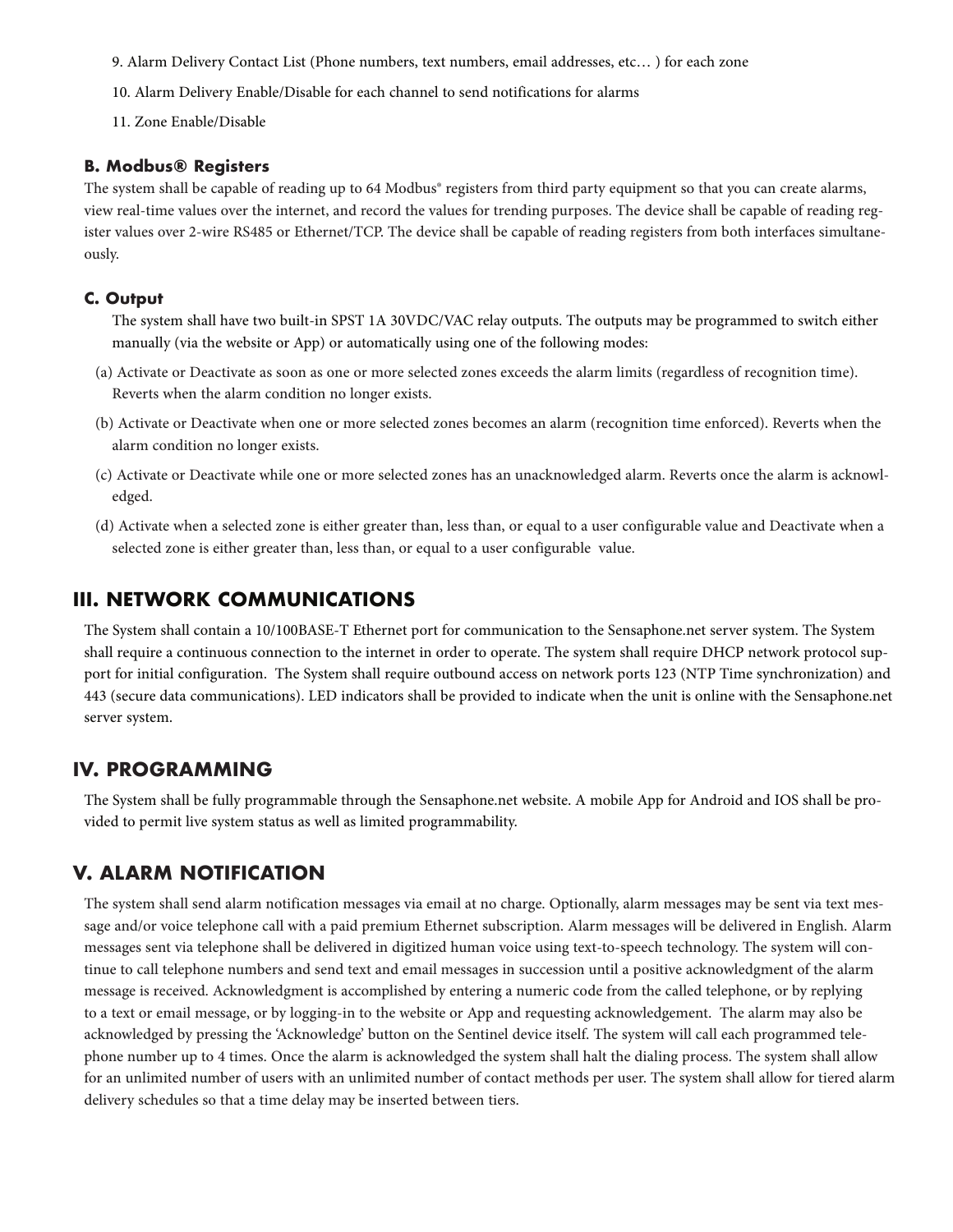# **VI. DEVICE SUPERVISION**

The Sentinel device(s) shall be supervised by the Sensaphone.net server system. If a device stops communicating with the server for a specified period of time the system will notify selected users of the problem. When the device resumes communication with the server an optional 'return-to-normal' message will be sent.

# **VII. DATA LOGS**

The system shall allow monitored zone values to be periodically stored in system memory at a programmable interval from 1 minute to 24 hours. Stored values shall be uploaded to the Sensaphone.net server system on a periodic basis (approximately once per hour) for permanent storage. Users shall have the capability of querying logged data values from the Sensaphone.net website and downloading the displayed data. The device shall be capable of storing up to 2.9 million data points in internal memory.

# **VIII. ALARM HISTORY LOGS**

The Sensaphone.net server system shall maintain a log of all alarm events. The system shall also maintain a log of all alarm notifications including the users name, type of delivery (email, phone, text), and telephone number/email address.

# **IX. SYSTEM FEATURES**

### **A. Power**

The system shall be provided with a UL/CSA listed 12VDC power transformer with USA style blades that the user may plug into a 100-240VAC outlet, 50/60HZ. An international version shall be available (SCD-PRO-INT) that contains an international power adapter with multiple interchangeable AC blades for use worldwide. The system shall monitor for the presence of primary 12VDC power and shall be capable of generating an alarm if main power should fail.

## **B. Battery Backup**

The system shall have a built-in rechargeable nickel-metal-hydride battery pack. The battery pack shall provide up to 8 hours of continuous system operation in the absence of AC power. (Actual battery backup performance is dependent upon the age of the battery, the ambient temperature, and the charge condition). The system shall also contain a long-life lithium battery (type CR2) to maintain the system clock, as well as certain dynamic zone values such as pulse count, runtime, and min/max values. The lithium battery shall last 4 years or more depending on use.

## **C. Visual Indicators**

Each zone input shall have a corresponding LED that will indicate the alarm and acknowledgment status of each zone. The system shall also have a 'Power' led to indicate if the device is powered on. An 'Online' LED shall be included to indicate if the device is online with the Sensaphone.net server system. A 'Standby' LED shall be included to indicate if the device is operating in Standby mode.

### **D. Standby**

The system shall be capable of operating in Standby mode. In Standby mode any detected alarms will be ignored, however, monitored values will continue to be displayed on the website and on the mobile Apps. The data logger will continue to store values while in Standby mode. Standby mode can be configured to run for a preconfigured time period in which case it will return to normal mode automatically, or it may operate in 'untimed' mode in which case it must manually be returned to normal mode. Users can enter or exit Standby mode through the website, the mobile App, or using the Standby button on the front panel of the device.